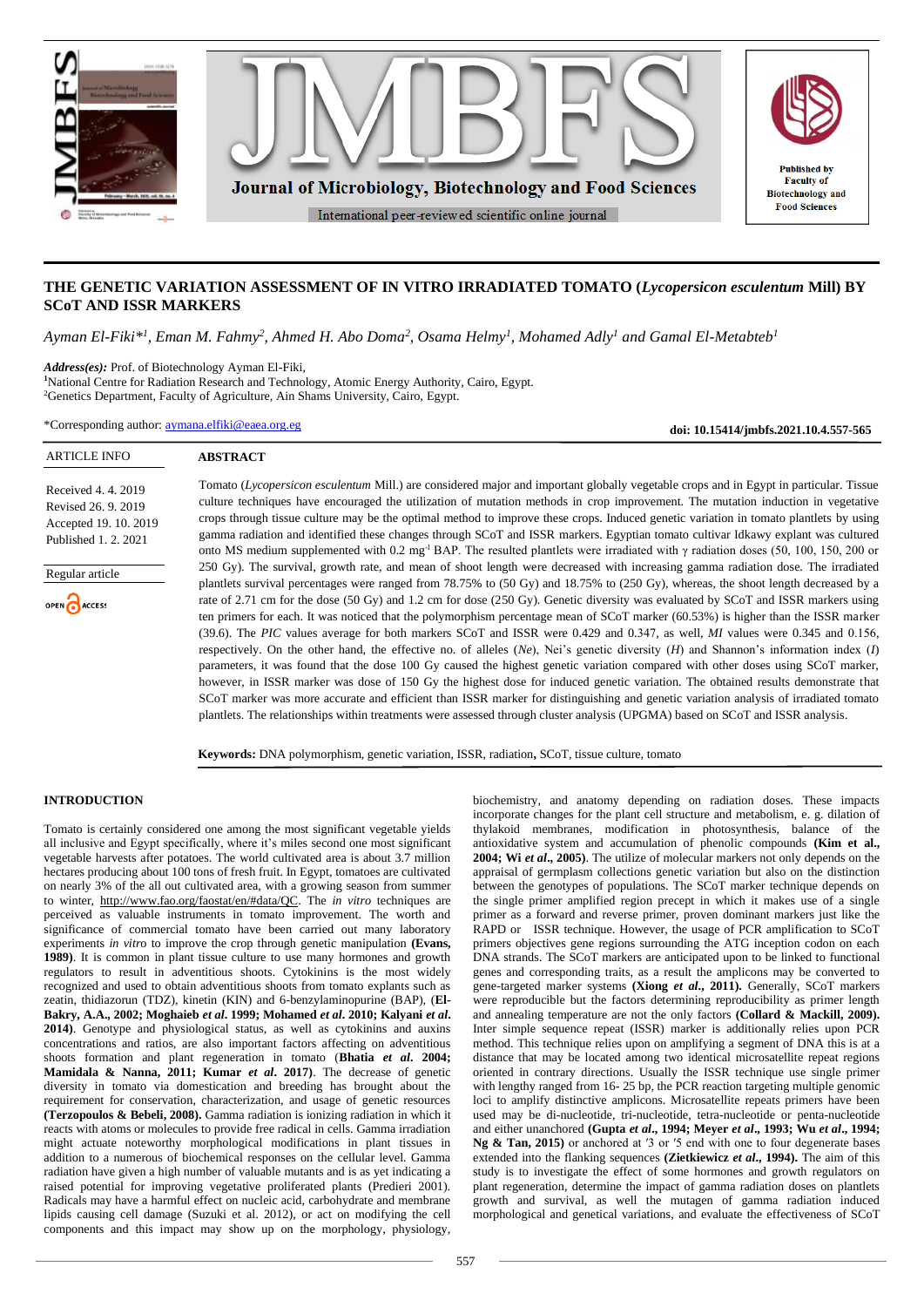and ISSR markers for genetic variation analysis in tomato plantlets (*Lycopersicon esculentum* Mill.) Idkawy.

# **MATERIAL AND METHODS**

## **Seed Material**

Tomato Seeds, Idkawy cultivar were obtained from Agricultural Research Centre, Vegetable Research Institute, Ministry of Agriculture, Egypt**.**  Seeds were sterilized by dipping in Clorox (30%) for ten minutes followed by three rinses in sterile distilled water. The seeds have been cultured on solid MS

medium **Murashige & Skoog (1962)** hormone free. The propagation process began after six to eight weeks when the length of the plantlets was 12 cm. The culture was maintained through cutting into single nodes. The culture medium supplemented with different concentrations of hormones has been tested as, NAA, KIN, IAA, IBA or/ and BAP Table 1. A further 100 segments were cultured onto MS medium on each hormone. The pH of the culture medium was adjusted to 5.7 before autoclaving and the buds were thereafter incubated in the growth chamber at 25 °C  $\pm$  2 under photoperiod 16 h.

| <b>Medium</b><br>No.                          | growth regulators            | <b>Plantlet</b><br><b>Formation</b> | <b>Callus</b><br>formation | <b>Shoot</b><br>formation | <b>Root</b><br>formation |  |  |  |  |
|-----------------------------------------------|------------------------------|-------------------------------------|----------------------------|---------------------------|--------------------------|--|--|--|--|
|                                               | $8mg^{-1}NAA + 0.01mg/L$ KIN | $+$                                 | $+$                        | $+$                       |                          |  |  |  |  |
|                                               | $0.5$ mg/L IAA               | $^{++}$                             |                            | $+$                       | $+$                      |  |  |  |  |
| 3                                             | <b>MS</b>                    | $+++$                               |                            | $+$                       | $+$                      |  |  |  |  |
|                                               | $5mg/L$ BAP                  | ۰                                   |                            | $+$                       |                          |  |  |  |  |
| 5                                             | $0.1$ mg/L IBA               | $+++$                               |                            | $+$                       | $+$                      |  |  |  |  |
| 6                                             | $0.2 \text{ mg/L}$ BAP       | $++++$                              |                            | $+$                       | $^{+}$                   |  |  |  |  |
| $(+)$ = weak, $(++)$ = medium, $(+++)$ = High |                              |                                     |                            |                           |                          |  |  |  |  |

**Table (1)** Effect of some growth regulator on tomato plantlets growth supplemented to MS medium.

**Gamma irradiation** 

Irradiation was carried out with the  $137Cs$  source at the dose rate 1 Gy/ 2 min 30 sec, at National Centre for Radiation Research and Technology, Cairo, Egypt.

Tomato seeds soaked in water and exposed to distinct gamma irradiation doses (50, 100, 150, 200 and 250 Gy). An in addition 80 seeds had been irradiated with gamma rays at every dose. The irradiated seeds had been sterilized by dipping in Clorox (30%) for ten mins accompanied by 3 rinses in sterile distilled water. The seeds had been cultured on solid MS medium **Murashige & Skoog (1962)** hormone free. Micropropagation started out after 6- eight weeks whilst the plantlets had been approximately 10-12 cm high. The culture was maintained by cutting into single nodes and transferring them onto MS medium supplemented with 0.2 mg/L BAP. The pH of the culture medium was adjusted to 5.7 before autoclaving and the buds had been thereafter incubated in the growth chamber at 25 °C  $\pm$  2 under photoperiod 16 h.

### **Genomic DNA Extraction**

Total genomic DNA was isolated from about two grams of irradiated plantlets and grew on MS medium supplemented with 0.2 mg <sup>-1</sup> BAP according to the protocol described by **Anderson** *et al***. (1992)** with a few modifications intended to improve the quality of DNA: two consecutive extractions with phenol: chloroform (1:1) were carried out by an additional wash of 97% alcohol (left at - 20 °C for one hour) an 70% pre-cooled ethanol, respectively **El-Fiki & Adly (2019)**. The yield and quality of DNA had been assessed by gel electrophoreses.

## **SCoT – PCR amplification**

Ten (SCoT) primers had been selected according to **Collard & Mackill (2009)**, (Table 2). Amplification reactions had been achieved in a total volume of  $25 \mu l$ , which contained 250 μM of every primer, 0.2 mM of every deoxynucleotide, 1.5 mM MgCl2, 1 unit *Taq* polymerase, and 50- 100 ng of template DNA. All reaction volumes had been 25 µl overlaid with a drop of mineral oil. The thermocycling program used was: one cycle at 94 °C for 3 min, 35 cycles at 94 °C for 50 sec,1 min at 50 °C, 2 min at 72 °C, and the final extension step of 7 min at 72 °C. Electrophoresis was done to visualize the PCR amplified product. It was carried out on 1.0% agarose gel and amplified fragments had been visualized by staining with ethidium bromide **(Ezzat et al. 2019)**.

#### **ISSR – PCR amplification**

Ten different ISSR primers which have been selected are eleven or 18 nucleotides based on di-, tri- or tetra-nucleotide SSR repeats with 2 nucleotides ′3 selective anchor as follows;  $(AG)_{8}$  YC,  $(AG)_{8}$  YT,  $(AG)_{8}$  YG,  $(AC)_{8}$  YG,  $(AC)_{8}$ YC,  $(AC)_{8}$  YA,  $(GT)_{8}$  YG,  $(TTC)_{5}$  TT,  $(CAC)_{3}$  GC and  $GAC(GATA)_{4}$  Table 2. Amplification reactions had been completed in a 25 μl volume, containing: 20 mM Tris-HCl (pH 8.4), 50mM KCl, 2.5 mM MgCl2, 200 μM each of dNTPs, 1 μM primer, 30 ng of genomic DNA 1.5 U of *Taq* DNA polymerase. The reaction mixture was overlaid with two drops of mineral oil, incubated for 3 min. at 95 °C for initial denaturation, and then amplified for 45 cycles consisting of the 30s at 94 °C, 30s at 45 °C and 60s at 72  ${}^{\circ}\text{C}$  followed by 7 min. incubation at 72 °C. Amplification products were separated by gel electrophoresis on precast 0.8% agarose and visualized under UV illumination after staining with ethidium bromide and photographed **(El-Fiki et al. 2017)**. **Data analysis** 

Fragment sizes of each SCoT and ISSR had been decided with PyElph 1.4 software **(Pavel & Vasile 2012)** comparison with the DNA marker. Amplified products had been scored as present (1) or absent (0) to form a binary matrix. So as to quantify the informativeness of the markers to distinguish among genotypes, polymorphism information content (PIC) and marker index (MI) had been calculated. PIC was calculated consistent with to the formula of **Anderson**  *et al.* (1992), as PIC = 1-  $\sum p_i^2$  where *pi* is the frequency of the *i*th allele of the locus in six gamma radiation treatments. MI was decided according to **Varshney**  *et al***. (2007)**, because the fabricated from PIC and effective multiplex ratio. To characterize genetic variation, a few parameters, which includes the effective number of alleles (*Ne*), Nei's gene diversity (*H*) and

**Table 2** Primers code and nucleotide sequences of the ten used SCoT and ISSR primers.

| SCoT             |               |                          |               | <b>ISSR</b>        |                          |              |
|------------------|---------------|--------------------------|---------------|--------------------|--------------------------|--------------|
| N <sub>0</sub> . | <b>Marker</b> | Sequences $(5' - 3')$    | $\frac{0}{0}$ | <b>Marker</b>      | Sequences $(5'$ -3')     | Repeat motif |
|                  |               |                          | GC.           |                    |                          |              |
| 1                | $SCoT-1$      | 5'-CAACAATGGCTACCACCA-3' | 50            | ISSR1              | 5'-AGAGAGAGAGAGAGAGYC-3' | $(AG)8$ YC   |
| $\mathbf{2}$     | $SCoT-2$      | 5'-CAACAATGGCTACCACCC-3' | 56            | ISSR <sub>2</sub>  | 5'-AGAGAGAGAGAGAGAGYG-3' | $(AG)8$ YG   |
| 3                | $SCoT-3$      | 5'-CAACAATGGCTACCACCG-3' | 56            | ISSR4              | 5'-ACACACACACACACACYG-3' | $(AC)8$ YG   |
| 4                | $SCoT-4$      | 5'-CAACAATGGCTACCACCT-3' | 50            | ISSR <sub>5</sub>  | 5'-GTGTGTGTGTGTGTGTYG-3' | $(GT)8$ YG   |
| 5.               | $SCoT-5$      | 5'-CAACAATGGCTACCACGA-3' | 50            | ISSR7              | 5'-ACGATAGATAGATAGATA-3' | GAC(GATA)4   |
| 6                | $SCoT-12$     | 5'-ACGACATGGCGACCAACG-3' | 61            | ISSR11             | 5'-ACACACACACACACACYA-3' | $(AC)8$ YA   |
| 7                | $SCoT-13$     | 5'-ACGACATGGCGACCATCG-3' | 61            | <b>ISSR12</b>      | 5'-ACACACACACACACACYC-3' | $(AC)8$ YC   |
| 8                | $SCoT-16$     | 5'-ACCATGGCTACCACCGAC-3' | 56            | ISSR <sub>13</sub> | 5'-AGAGAGAGAGAGAGAGYT-3' | $(AG)8$ YT   |
| 9                | $SCoT-20$     | 5'-ACCATGGCTACCACCGCG-3' | 67            | ISSR <sub>14</sub> | 5'-CTCCTCCTCCTCCTCTT-3'  | $(CTC)5$ TT  |
| 10               | $SCoT-33$     | 5'-CCATGGCTACCACCGCAG-3' | 67            | <b>ISSR24</b>      | CAC CAC CAC GC           | $(CAC)3$ GC  |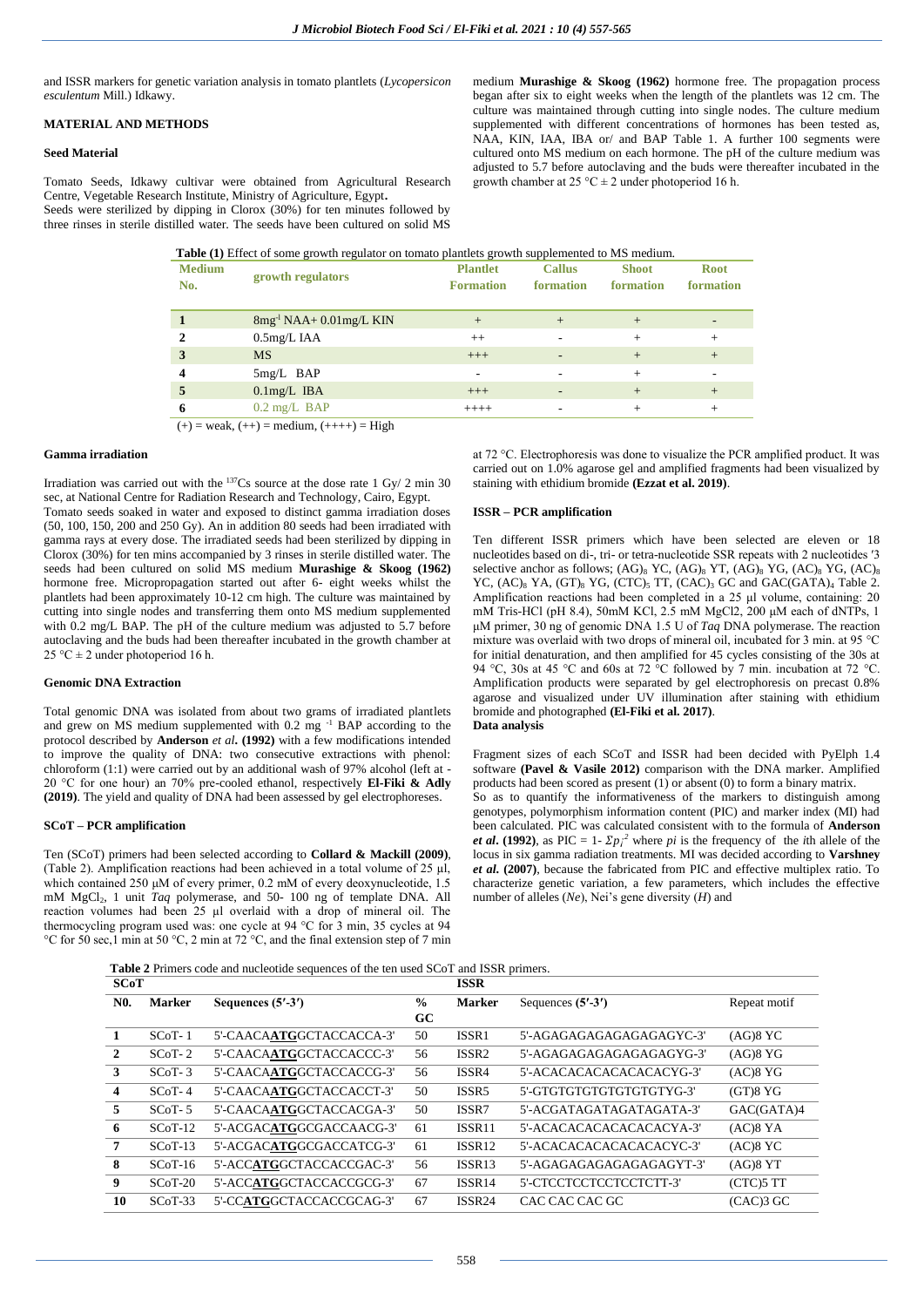Shannon's information index (*I*) had been calculated the usage of PopGen 1.3.1 software, **(Yeh** *et al***., 1990)**. Jaccard's similarity coefficient was calculated to assemble a similarity matrix and the UPGMA algorithm was used to carry out hierarchical cluster analysis and to assemble a dendrogram the usage MVSP, Ver 3. 1 **Kovach, (1998)**.

# **RESULTS AND DISCUSSION**

#### **Propagation of tomato** *in vitro*

For the selection of most suitable hormone for the growth of tomato plantlets, the explants had been cultured on MS medium supplemented with numerous hormones concentrations which include KIN, IAA, 6-BAP or/ and IBA**.** The impact of those hormones was the formation of callus, the difference in plantlets growth rates, the formation of plantlets without roots or intact plantlets proven with inside (Table 1). Based on those results, BAP at concentration  $0.2 \text{ mg}^{-1}$  was the hormone that generated growth of tomato plantlets as proven in Table 1. Therefore, MS medium supplemented with 0.2 mg<sup>-l</sup> BAP was used for additional radiation experiments. For tomato regeneration, a huge assortment of plant growth regulators has been utilized at different concentrations. High shoot regeneration observed in different tomato cultivars when cotyledons, stems, leaves and hypocotyl cultured on MS medium supplemented with 5.0 μM BAP or 1.0 mg-l zeatin (**Pino** *et al***., 2010; Godishala** *et al***., 2012; Arkita** *et al***., 2013**). However, **Bookout and Noble (1987)** found that the supplemented IAA to MS medium decrease regeneration and enhance shoot induction by 20%.

#### **Effect of gamma radiation on tomato survival plantlets**

Plantlets of tomatoes had been irradiated with numerous gamma radiation doses (0, 50, 100, 150, 200 or 250 Gy). The survival of irradiated plantlets was reduced with increasing gamma radiation doses as illustrated in Fig 1. The number of plantlets survival percentages ranged from 78.75% (50 Gy) to 18.75% (250 Gy). As well the mean of plantlets shoot length was decreased with increasing gamma radiation doses as shown in Table 3, where the shoot length decreased by a rate of 2.71 cm for the dose 50 Gy and 1.2 cm for dose  $250$  Gy. Plant regeneration may be acquired directly **(Dwivedi** *et al***., 1990)**, or indirectly via callus **(Jawahar** *et al***., 1997)**. An extensive variety of plant growth regulators at different concentrations have been utilized alongside various explants for various cultivars of tomato in different examinations for induction of callus and plant regeneration. The specific action of growth regulator depended both on genotype and physiological condition of the donor plant. A similar tendency of phytohormone impact on organogenesis was likewise seen by **(Dewi** *et al***., 2004; Miceska, 2011)**. Gamma ray is ionizing radiation react with atoms or molecules to provide free radical in cells. Radicals may also have a damage impact or act on rearranging the cell components and this impact may also seem at the morphology, physiology, biochemistry, and anatomy relying on radiation doses. These impacts include modifications with inside the plant cellular structure and metabolism, e. g. dilation of thylakoid membranes, alteration in photosynthesis, modulation of the antioxidative system and accumulation of phenolic compounds **(Kim et al., 2004; Wi** *et al.***, 2005)**. Chronic exposure has to a great extent been utilized however doesn't seem to have any favorable circumstances over intense irradiation **(Sigurbjörnsson, 1977)**, which is progressively reasonable for

induced mutagenesis in tissue cultures. Generally, gamma irradiation may be used to achieve varieties which are economically essential in agriculture, with excessive productiveness and quality **(Jain, 2010; El-Fiki** *et al***., 2018)**. Mutations are of paramount significance to be used in breeding programs and *in vitro* mutagenesis in order to increase the genetic diversity required for plant improvement programs. Many mutant varieties have been developed, which are resistant to biotic and abiotic stress and with excessive quality **(Jain** *et al***., 2013)**. Several tries of mutagenic treatment on cultured anthers were mentioned in higher plants **(Sangwan & Sangwan, 1986; MacDonald** *et al***., 1988; Ling** *et al***., 1991; El-Fiki** *et al***., 2015)**. These results had been acquired according with the radiation affectability test is done by **Hasegawa** *et al***. (1995), El-Fiki** *et al***. (2015, 2016)** for tobacco, **(El-Fiki** *et al***., 2018)** for potato, **El-Fiki** *et al***. (2005a, b)** for alfalfa, **Norfadzrin** *et al***. (2007)** for tomato and okra and *Orthosiphon stamineus* **Kiong** *et al***. (2008)**.



**Figure 1** Gamma radiation doses impact on the survival of tomato plantlets

| <b>Table 3</b> Gamma irradiation doses impact on bud survival in tomato plantlet. |                |          |              |  |  |  |  |  |
|-----------------------------------------------------------------------------------|----------------|----------|--------------|--|--|--|--|--|
| $\gamma$ -Radiation dose /Gv                                                      | No. of growing | %Bud     | Mean of      |  |  |  |  |  |
|                                                                                   | plantlets      | survival | shoot length |  |  |  |  |  |
|                                                                                   |                |          | (cm)         |  |  |  |  |  |
| Control                                                                           | 74             | 92.5     | 5.30         |  |  |  |  |  |
| 50                                                                                | 63             | 78.75    | 2.71         |  |  |  |  |  |
| 100                                                                               | 59             | 73.75    | 2.30         |  |  |  |  |  |
| 150                                                                               | 40             | 50       | 2.00         |  |  |  |  |  |
| 200                                                                               | 32             | 40       | 1.54         |  |  |  |  |  |
| 250                                                                               | 15             | 18.75    | 1.20         |  |  |  |  |  |
|                                                                                   |                |          |              |  |  |  |  |  |

### **Molecular Markers**

#### **The polymorphism of amplified products from irradiated tomato**

#### **SCot analysis**

Total genomic DNA from irradiated tomato plantlets (*Lycopersicon esculentum* Mill.) with diverse gamma irradiation doses 0, 50, 100, 150, 200 and 250 Gy have been used as templates for SCoT and ISSR genetic diversity analysis. The SCoT and ISSR analysis among irradiated plantlets are summarized in Table 4.

**Table 4** Amplification consequences generated through SCoT and ISSR primers in irradiated tomato plantlets

| <b>Marker</b> |                |            |       |          |       |                  |                |            |              |      |          |       |                  |
|---------------|----------------|------------|-------|----------|-------|------------------|----------------|------------|--------------|------|----------|-------|------------------|
| SCoT          |                |            |       |          |       |                  | <b>ISSR</b>    |            |              |      |          |       |                  |
|               | TAB            | <b>PBN</b> | %PB   | BZ/bp    | ΜI    | $\overline{PIC}$ |                | <b>TAB</b> | <b>PBN</b>   | %PB  | BZ/bp    | ΜI    | $\overline{PIC}$ |
| $SCoT-1$      | 13             | 9          | 69.23 | 137-686  | 0.42  | 0.50             | ISSR-1         | 17         | 11           | 64.7 | 163-1553 | 0.29  | 0.42             |
| $SCoT-2$      | 10             | 6          | 60.0  | 277-1166 | 0.18  | 0.23             | $ISSR-2$       | 3          | $\mathbf{0}$ | 0.00 | 171-253  | 0.14  | 0.42             |
| $SCoT-3$      | 14             | 7          | 50.0  | 258-1302 | 0.42  | 0.50             | $ISSR-4$       | 9          | 4            | 44.4 | 169-470  | 0.13  | 0.23             |
| $SCoT-4$      | $\overline{4}$ | 2          | 50.0  | 283-484  | 0.21  | 0.42             | $ISSR-5$       | 13         | 6            | 46.1 | 142-1046 | 0.22  | 0.42             |
| $SCoT-5$      | 18             | 12         | 66.67 | 161-1426 | 0.41  | 0.50             | ISSR-7         | 10         | 3            | 30.0 | 175-743  | 0.13  | 0.32             |
| $SCoT-12$     | 15             | 13         | 86.67 | 172-747  | 0.46  | 0.50             | $ISSR-11$      | 11         | $\tau$       | 63.6 | 206-891  | 0.26  | 0.42             |
| $SCoT-13$     | 12             | 9          | 75.0  | 159-1174 | 0.45  | 0.50             | <b>ISSR-12</b> | 11         | 3            | 27.2 | 183-1052 | 0.14  | 0.32             |
| $SCoT-16$     | 5              | 1          | 20.0  | 133-684  | 0.06  | 0.32             | $ISSR-13$      | 7          | 3            | 42.8 | 232-1038 | 0.18  | 0.42             |
| $SCoT-20$     | 8              | 3          | 37.5  | 285-953  | 0.37  | 0.50             | $ISSR-14$      | 12         | 3            | 25.0 | 219-1682 | 0.04  | 0.18             |
| $SCoT-33$     | 15             | 7          | 46.67 | 255-1463 | 0.47  | 0.32             | $ISSR-24$      | 8          | $\Omega$     | 0.00 | 169-836  | 0.03  | 0.32             |
| <b>Total</b>  | 114            | 69         |       |          | 3.45  | 4.29             | Total          | 101        | 40           |      |          | 1.56  | 3.47             |
| Mean          | 11.4           | 6.9        | 60.53 |          | 0.345 | 0.429            | Mean           | 10.1       | 4            | 39.6 |          | 0.156 | 0.347            |

Note: Total amplified band (TAB), Polymorphic band no. (PBN), % polymorphic band (%PB), Band size/bp (BZ/bp), Marker index (*MI*), Polymorphism information content (*PIC*).

Ten ScoT primers amplified (Fig. 2) a total 114 amplicons with a range of 4 to 18 bands per primer with an average 11.4 fragments per primer. The highest numbers of bands (13) were generated by primer SCoT- 5, whereas the lowest number of bands (1) was generated by primer SCoT- 4 with an average 6.9 band per primer. The polymorphism varied from 20% to 86.67% with an average polymorphism of 60.53%. The size of the amplified products ranged from 133 bp (SCoT- 16) to 1463 bp (SCoT- 33). The polymorphic Information content values (*PIC*) were varied from 0. 23 (SCoT- 2) to 0.50 (SCoT- 1, 3, 5, 12, 13and 20)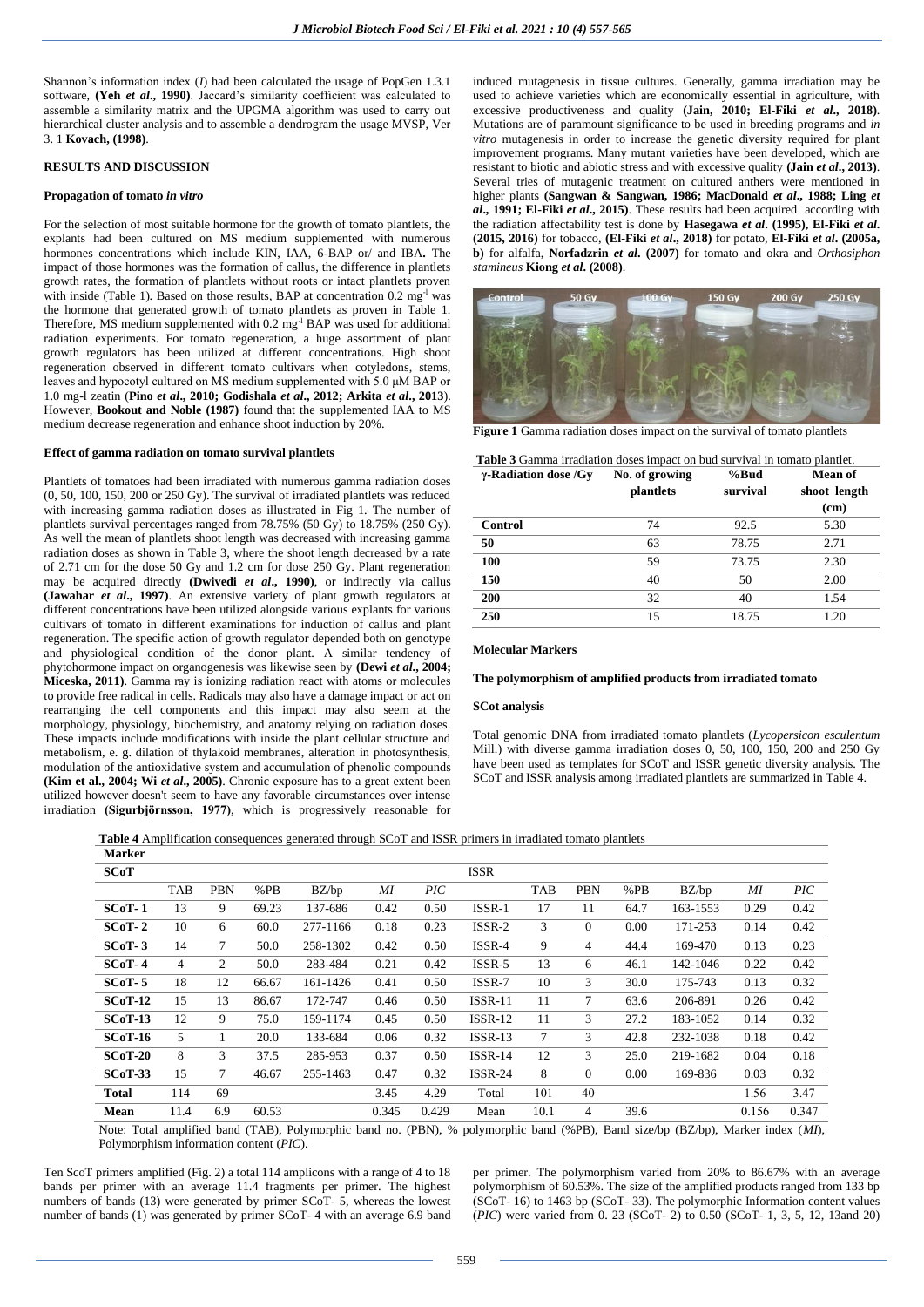with an average 0.429 (*PIC* <0.5). Marker index (*MI*) value, the highest value showed for SCot- 33 (0.47), while the lowest value observed to SCoT- 16 (0.06) with an average 0.345 Table 4.

#### **ISSR analysis**

A total of 101 bands were generated from ten ISSR primers (Fig. 3) and all of them are polymorphic bands by a range of 3 to 17 bands per primer with an average of 10.1 fragments per primer. The highest number of bands 11 observed by ISSR- 1, while the lowest number was zero by ISSR- 2 and ISSR- 24 with an average of 4 bands per primer. The polymorphism percentage varied from 0% to 64.7%, with the mean of polymorphism 39.6%. The size of the amplified products ranged from 142 bp (ISSR- 5) to 1682 bp (ISSR- 14). The value of polymorphic information content (*PIC*) was varied from 0.18 (ISSR- 14) to 0.42 (ISSR- 1, 2, 5, 11 and 13) with an average 0.347 (*PIC* ˂0.5). Marker index value  $(MI)$  was varied between 0.03 (ISSR- 24) and 0.29 (ISSR- 1) by an average 0.156 Table 4.



### **Genetic diversity revealed by SCoT and ISSR markers**

The genetic diversity between irradiated tomato plantlets with different gamma irradiation doses 0, 50, 100, 150, 200 or 250 Gy is summarize in Table 5. For the SCoT marker, the effective number of alleles (Ne) value ranged from 1.3633±0.24 (200 Gy) to 1.6478±0.28 (100 Gy). Whereas, Nei's genetic diversity (*H*) varied from 0.2499±0.10 (200 Gy) to 0.3758±0.11 (100 Gy). Also, the Shannon's information index (*I*) ranged from 0.4097±0.12 (200 Gy) to 0.5574±0.12 (100 Gy). It is noticeable in these results that the highest and least differences were found in irradiated plantlets with doses 100 and 200 Gy, respectively. On the other hand, the genetic diversity assessment by ISSR marker revealed an effective number of alleles (Ne) ranging from 1.6516±0.22 (200 Gy) to 1.7687±0.17 (0 Gy), as well as the highest and lowest value of Nei's genetic diversity (*H*) was  $0.4295 \pm 0.05$  (0 Gy) and  $0.3849 \pm 0.08$  (200 Gy) respectively. Furthor, Shannon's information index (*I*), was highest and lowest at nonirradiated plantlets (0 Gy) and (200 Gy) with  $0.6198\pm0.05$  and  $0.5704\pm0.08$ respectively. Of the results obtained, we note that the lowest genetic diversity values in both SCoT and ISSR analyzes was seen in plantlets irradiated at dose 200 Gy, while the highest value was the non-irradiated plantlets in ISSR marker and plantlets irradiated with dose 100 Gy.



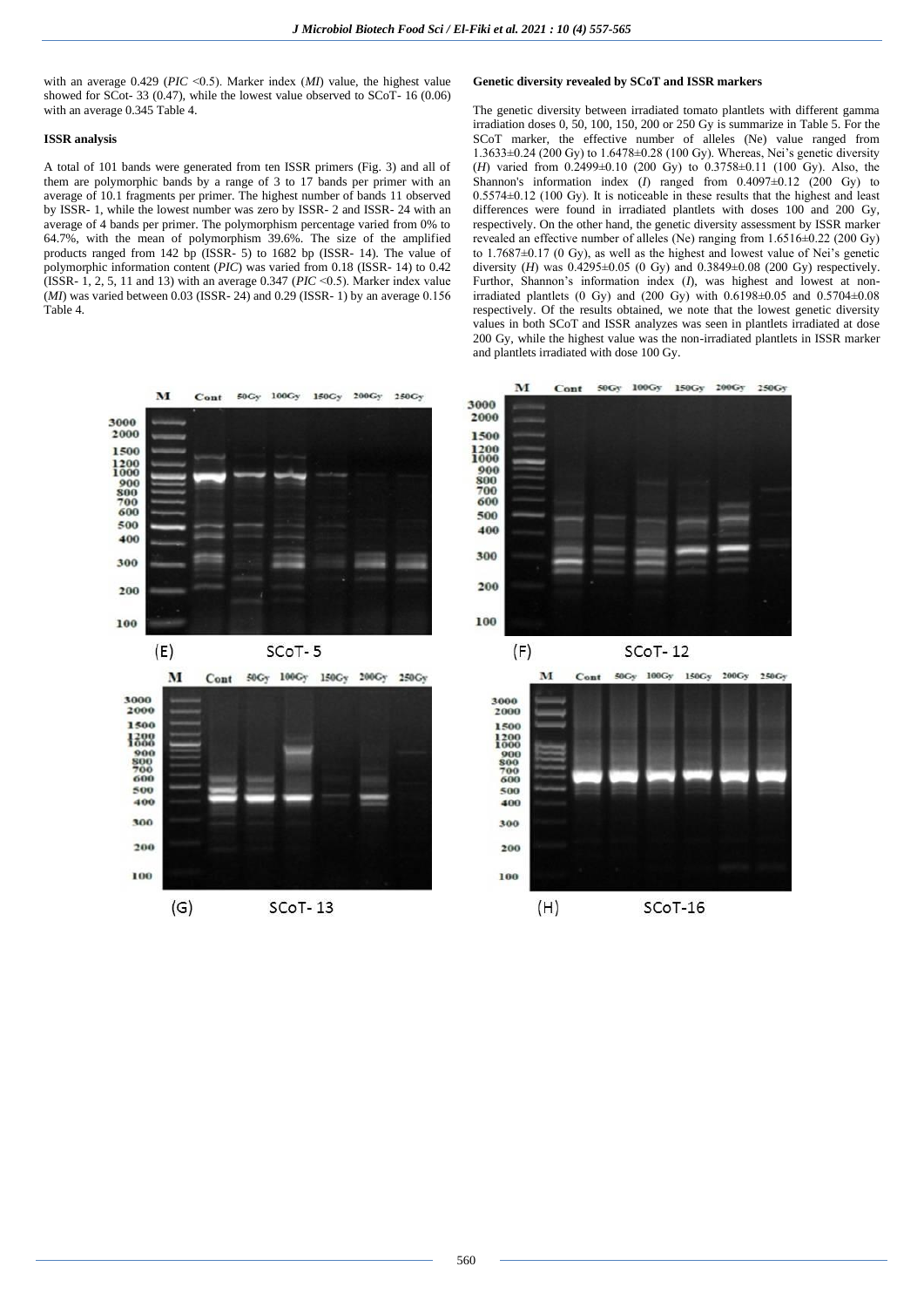

Figure 2 Representative of ten SCoT primers profile of irradiated tomato plantlets. Lane (1) Control (0 Gy); Lane (2) 50 Gy; Lane (3) 100 Gy; Lane (4) 150 Gy; Lane (5) 200 Gy; Lane (6) 250Gy.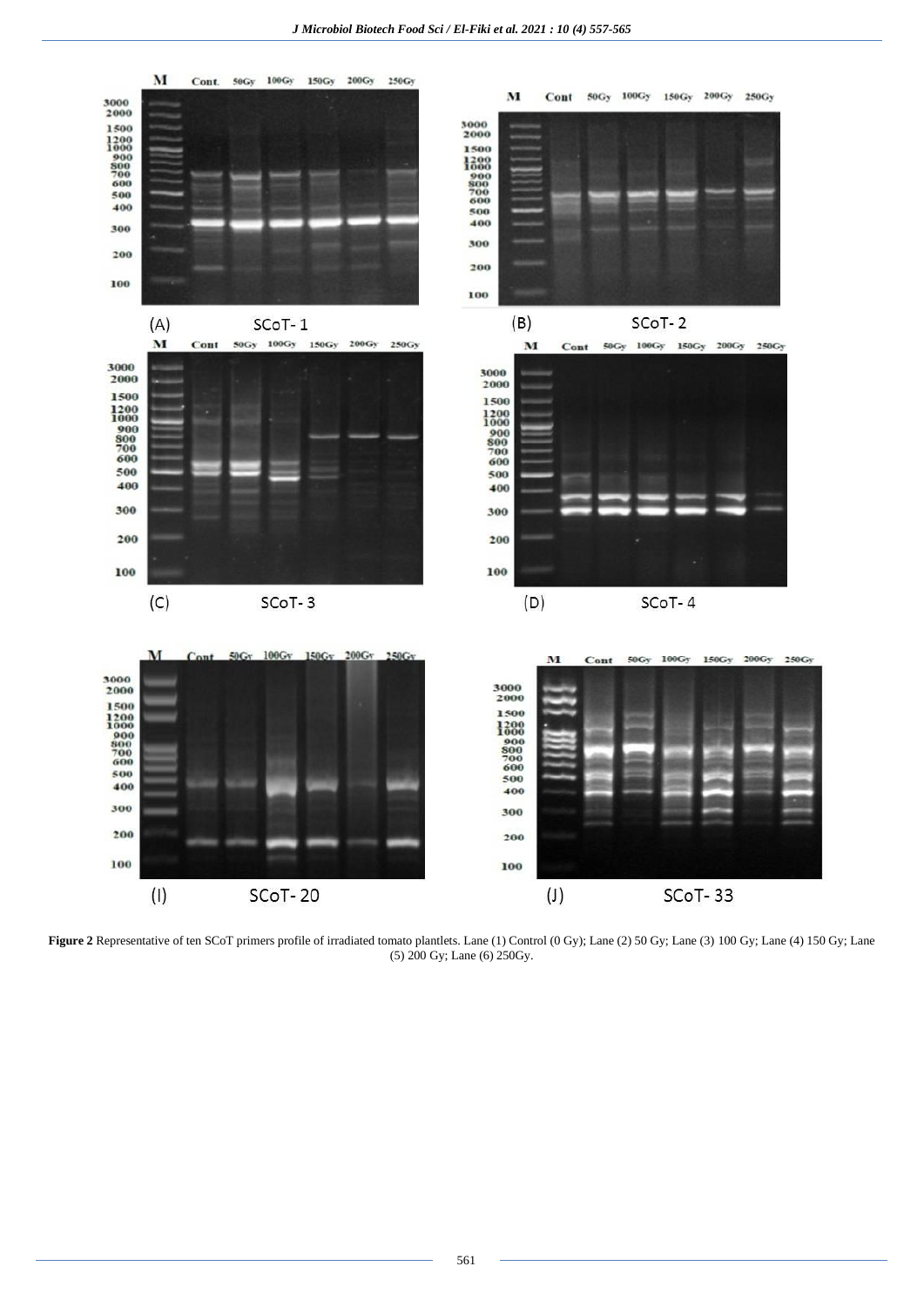



**Figure 3** Representative of ten ISSR primers profile of irradiated tomato plantlets. Lane (1) Control (0 Gy); Lane (2) 50 Gy; Lane (3) 100 Gy; Lane (4) 150 Gy; Lane (5) 200 Gy; Lane (6) 250Gy.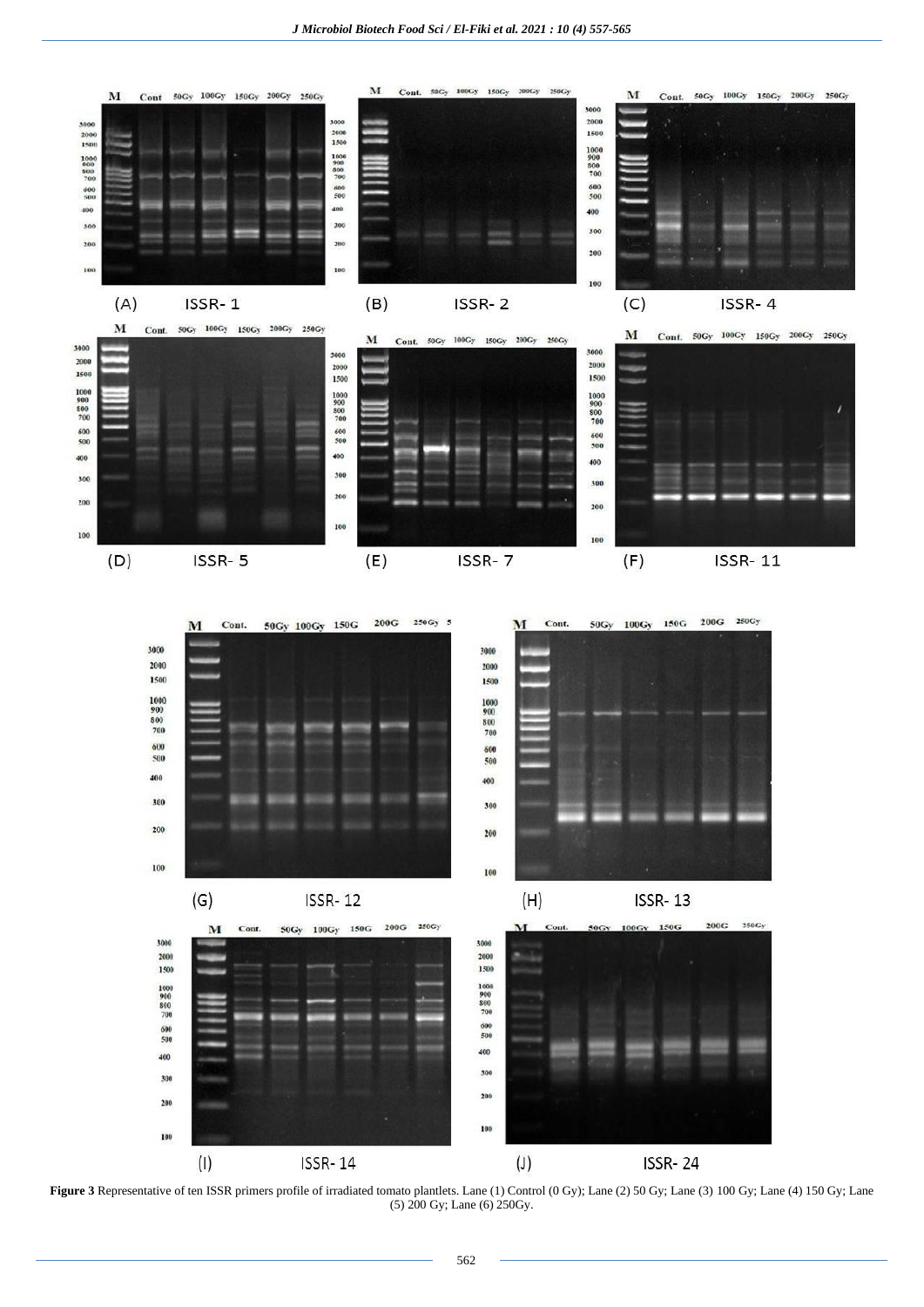Table 5 Genetic diversity summary between irradiated tomato plantlets with doses  $(0, 50, 100, 150, 200$  or 250 Gy) revealed by SCoT and ISSR marker analysis

|                       |                |            |                  |            |                    | <b>Marker</b> |            |            |                  |            |                    |                  |
|-----------------------|----------------|------------|------------------|------------|--------------------|---------------|------------|------------|------------------|------------|--------------------|------------------|
| Genetic<br>parameters |                |            |                  | SCoT       |                    |               |            |            |                  | ISSR       |                    |                  |
|                       | 0 <sub>0</sub> | $50\,Gy$   | $100 \text{ Gy}$ | $150$ Gy   | $200\;\mathrm{Gy}$ | $250$ Gy      | $0$ Gv     | $50\,Gy$   | $100 \text{ Gy}$ | 150 Gy     | $200\;\mathrm{Gy}$ | $250 \text{ Gy}$ |
| Effective no. of      | 1.5968         | .5328      | 1.6478           | 1.4691     | 1.3633             | 1.3756        | .7687      | .7360      | 1.6478           | 1.7419     | .6516              | 1.7629           |
| alleles (Ne)          | $\pm 0.24$     | $\pm 0.23$ | $\pm 0.28$       | $\pm 0.23$ | $\pm 0.24$         | $\pm 0.23$    | $\pm 0.17$ | $\pm 0.23$ | $\pm 0.28$       | $\pm 0.21$ | $\pm 0.22$         | $\pm 0.24$       |
| Nei's genetic         | 0.3592         | 0.3323     | 0.3758           | 0.3046     | 0.2499             | 0.2569        | 0.4295     | 0.4136     | 0.4205           | 0.4166     | 0.3849             | 0.4217           |
| diversity (H)         | $\pm 0.10$     | $\pm 0.11$ | $\pm 0.11$       | $\pm 0.10$ | $\pm 0.10$         | $\pm 0.10$    | $\pm 0.05$ | $\pm 0.08$ | $\pm 0.08$       | $\pm 0.08$ | $\pm 0.08$         | $\pm 0.08$       |
| Shannon's             | 0.5391         | 0.5075     | 0.5574           | 0.4766     | 0.4097             | 0.4171        | 0.6198     | 0.6013     | 0.6082           | 0.6043     | 0.5704             | 0.6096           |
| information           | $\pm 0.12$     | $\pm 0.13$ | $\pm 0.12$       | $\pm 0.12$ | $\pm 0.12$         | $\pm 0.13$    | $\pm 0.05$ | $\pm 0.09$ | $\pm 0.09$       | $\pm 0.09$ | $\pm 0.08$         | $\pm 0.09$       |
| index $(I)$           |                |            |                  |            |                    |               |            |            |                  |            |                    |                  |

| SCoT       |                          |                | <b>ISSR</b>            |
|------------|--------------------------|----------------|------------------------|
| Primer No. | Specific markers         | Primer No.     | Specific markers       |
| $SCoT-1$   | 219 <sub>bp</sub>        | $ISSR-1$       | 878-439-273-231-207 bp |
| $SCoT-2$   | $277$ bp                 | $ISSR-2$       | 0                      |
| $SCoT-3$   | 1026-559-483-476 bp      | $ISSR-4$       | 470                    |
| $SCoT-4$   | $\Omega$                 | $ISSR-5$       | $\Omega$               |
| $SCoT - 5$ | 259-231 bp               | $ISSR-7$       | $\Omega$               |
| $SCoT-12$  | $\Omega$                 | $ISSR-11$      | $\Omega$               |
| $SCoT-13$  | $\Omega$                 | $ISSR-12$      | $\Omega$               |
| $SCoT-16$  | $\Omega$                 | $ISSR-13$      | $\Omega$               |
| $SCoT-20$  | $\Omega$                 | <b>ISSR-14</b> | $\Omega$               |
| $SCoT-33$  | 1179-1439-704-547-420 bp | <b>ISSR-24</b> | 169 <sub>bp</sub>      |

#### **Specific markers of irradiated tomato plantlets**

Specific genetic markers were obtained from tomato plantlets irradiated with gamma rays by both SCoT and ISSR primers are summarized in Table 6. Five out of ten SCoT primers tested with irradiated tomato plantlets were successfully to generate specific markers (SCoT- 1, SCoT- 2, SCoT- 3, SCoT- 5 and SCoT-33) varying from 219 bp (SCoT- 1) to 1439 bp (SCoT- 33). The SCoT specific markers ranged from one band (SCoT- 1 and SCoT- 2) to five bands by SCoT-33. On the other hand, of the ISSR primers were screened, seven of the ten primers did not generate specific markers. ISSR- 1, 4 and 24 primers produced specific markers varied from [169 bp (ISSR- 24) to 878 bp (ISSR- 1)]. The highest specific markers were five bands observed with ISSR- 1, while the two other primers generate one band.



**Figure 4** A dendrogram showing the genetic distance among six irradiated tomato plantlets using SCoT data

### **Genetic relationships**

The genetic relationships between five gamma radiation treatments and nonirradiated tomato plantlets through SCoT and ISSR markers were investigated. Cluster analysis based on Jacquard's similarity coefficients and UPGMA algorithm was calculated. According to both marker ScoT and ISSR dendrogram, the six irradiated tomatoes classified into two groups. Based on SCoT dendrogram, the first group consists of irradiated tomato with doses 50, 150 and 100 Gy. However, the second group containing tomato plantlets irradiated with 200 and 250 Gy Fig. 4. On the other side, ISSR dendrogram, the first group consists of tomato plantlets irradiated with doses 50 and 250 Gy, while the second group consists of 100, 150 and 200 Gy Fig. 5.





The efficacy of SCoT and ISSR genetic markers is evaluated via unique criteria such a *PIC* and *MI*, which were utilized in different research to evaluate exclusive germplasm and cultivated genotypes **(Gomes** *et al***., 2009; Grativol** *et al***., 2011; Patra** *et al***., 2008; Tatikonda** *et al***., 2009)**. The results received imply that, the each of *PIC* and *MI* values will be attributed investigate of genetic diversity. The amplicons number, *PIC* and *MI* of the SCoT and ISSR markers observed in this study is comparable to the results acquired through in tomato **(Shahlae** *et al***., 2014; Abdein** *et al***., 2018)**, durum wheat **(Etminan** *et al***., 2016)**, *Dendrobium nobile* **(Bhattacharyya** *et al***., 2013)**, groundnut **(Xiong** *et al***., 2011)**, mango and **(Luo** *et al***., 2010)**. Nowadays, SCoT marker has been successfully used since its discovery by **Collard & Mackill (2009)** in the assessment and analysis of the genetic diversity **(Fang-Yong** *et al***., 2014; Jiang**  *et al***., 2014; Satya** *et al***., 2015; Zhang** *et al***., 2015)**, where it proved successful and efficient in the evaluation and analysis of the genetic diversity in order to contain high reproducibility and great power for the detection of polymorphism **(Galvan** *et al***., 2003; Cao** *et al***., 2006; Sofalian** *et al***., 2009; Guo** *et al***., 2012; Hamidi** *et al.***, 2014**). On the other side as well, the ISSR technique is defined as regions in the genome flanked with microsatellite frequencies. These regions through the use of single primers and PCR amplification result from multiple amplification products which can be used to determine genetic variation in most organisms as a dominant multilocus marker. Consequently, this technique is considered to be the easiest and most reliable technique to be compared to other techniques such as RAPD, AFLP, and RLFP (**Wang** *et al***. 2012; Shafiei-Astani**  *et al***. 2015; Ng & Tan, 2015**). ISSRs have been effectively used to appraise the extent of genetic variation at inter and intraspecific level in a wide range of crop species which include tomato. Primers of ISSR with (AG), (GA), and (CT), (TC), (AC), (CA) repeats show a higher polymorphism than those with other di-, tri- or tetra-nucleotide repeats. AT repeats are the most abundant di-nucleotides in plants. The frequency of Tri and tetra-nucleotides and their use are less dinucleotides. (**Shahlaei** *et al***., 2014;** *Metwali et al***., 2016; Etminan** *et al***., 2016; Abdein** *et al***., 2018)**. In General, the difference between both analyzes (SCoT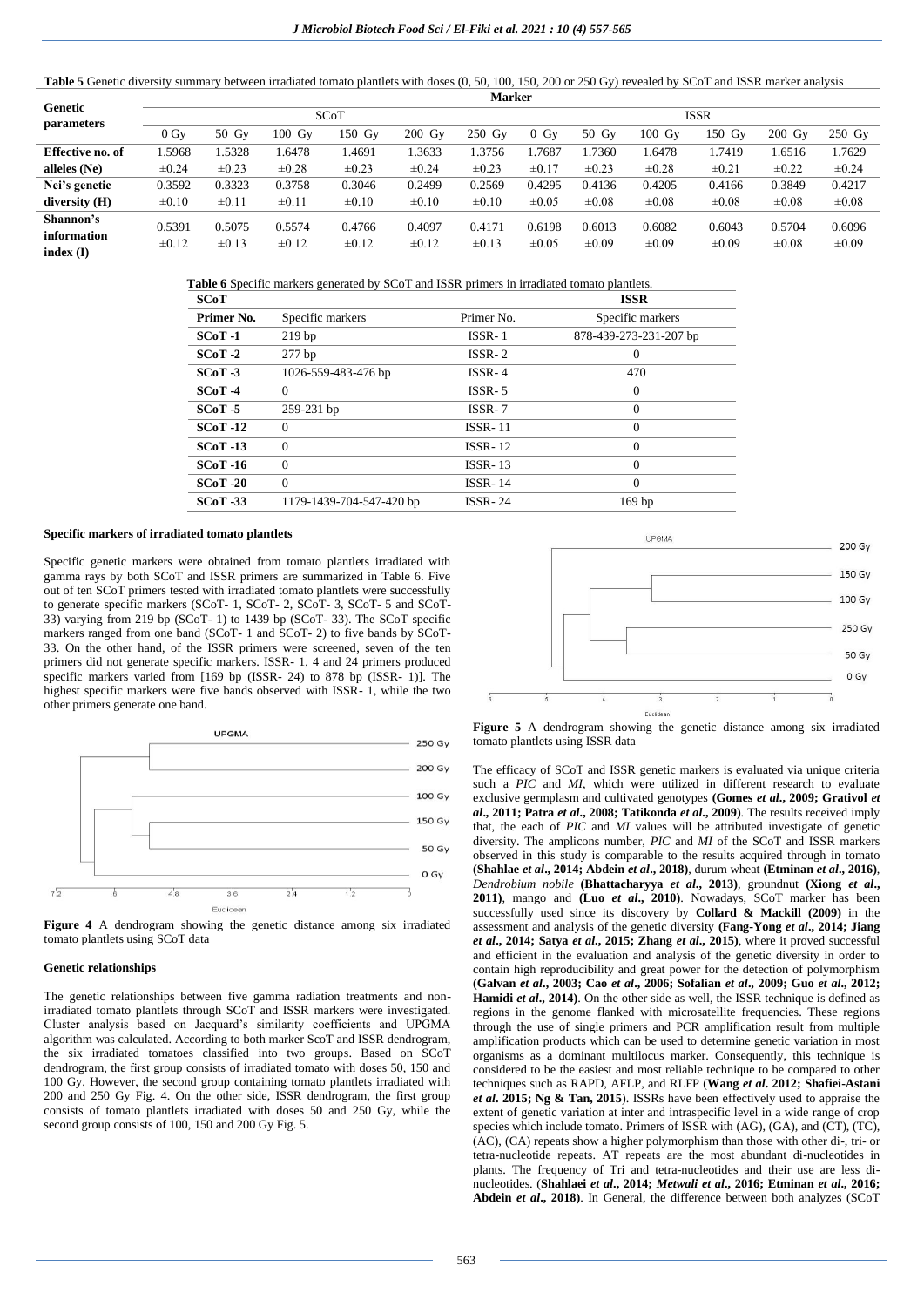and ISSR) is that each of them with targets on different parts of the genome **(Gajeraa** *et al***., 2010)**.

#### **CONCLUSION**

The use of plant tissue culture techniques has been instrumental in developing, facilitating and overcoming many agricultural problems, including the limitations in the application of mutation techniques. Gamma ray radiation as a physical mutagenic is considered to be the safest and cheapest ways to induce genetic changes in the plant, especially in tissue culture where it is easy to identify and limit these changes accurately and easily. The study proved that both SCoT and ISSR were very successful in detecting genetic changes induced by gamma irradiation. SCoT marker was more accurate and efficient than ISSR marker for identification and genetic diversity analysis of irradiated tomato plantlets.

**Acknowledgment**: This research was carried out in National Centre for Radiation Research and Technology, Egyptian Atomic Energy Authority.

#### **REFERANCES**

Abdein, M.A., Abdel-Moneim, D., Taha, S.S., Al-Juhani, W.S.M. & Mohamed S.E. (2018). Molecular characterization and genetic relationships among some tomato genotypes as revealed by ISSR and SCoT markers.*Egypt. J. Genet. Cytol.*, 47: 139-159.

Anderson, J.A., Huprikar, S.S., Kochian, L.V., Lucas, W.J. & Gaber R.F. (1992). Functional expression of a probable *Arabidopsis thaliana* potassium channel in *Saccharomyces cerevisiae*. *Proc. Natl. Acad. Sci*. *USA*. 89; 3736- 3740[. https://doi.org/10.1073/pnas.89.9.3736](https://doi.org/10.1073/pnas.89.9.3736)

Arkita F. N., Azevedo, M. S., Scotton, D. C., Pinto, D. S., Fiqueira, A. & Peres, L. (2013). Novel natural genetic variation controlling the competence to form adventitious roots and shoots from the tomato wild relative (*Solanum pennellii)*. *Plant Sci.,* 199- 200:121-30[. https://doi.org/10.1016/j.plantsci.2012.11.005](https://doi.org/10.1016/j.plantsci.2012.11.005) 

Bhatia, P., Ashwath, N. Senaratna, T. & Midmore, D. (2004). Tissue culture studies of tomato (*Lycopersicon esculentum*). *Plant Cell. Tiss. Organ Cult.,* 78: 1-21[. https://doi.org/10.1023/B:TICU.0000020430.08558.6e](https://doi.org/10.1023/B:TICU.0000020430.08558.6e) 

Bhattacharyya, P., Kumaria, S., Kumar, S. & Tandon P. (2013). Start Codon Targeted (SCoT) marker reveals genetic diversity of *Dendrobium nobile* Lindl. an endangered medicinal orchid species. *Gene*, 529: 21–26. https://doi: 10.1016/j.gene.2013.07.096

Bookout, D. & Noble, R. (1987). The effects of IAA on tomato plant regeneration. *Plant Physiol.,* 83:4-76.

Cao, P.J., Yao Q.F., Ding, B.Y., Zeng, H.Y., Zhong, Y.X., Fua, C.X. & Jin XF. (2006). Genetic diversity of *Sinojackia dolichocarpa* (Styracaceae), a species endangered and endemic to China, detected by inter-simple sequence repeat (ISSR). *Biochem Syst Ecol*., 34, 231–239. <https://doi.org/10.1016/j.bse.2005.11.001>

Collard, B.C.Y. & Mackill, D.J. (2009). Start Codon Targeted (SCOT) polymorphism: A simple novel DNA marker technique for generating genetargeted markers in plants. *Plant Molecular Biology*, 27: 86– 93[. https://doi.org/10.1007/s11105-008-0060-5](https://doi.org/10.1007/s11105-008-0060-5)

Dewi, I.S., Purwoko, B.S., Aswidinnoor, H., Somantri, I.H. (2004). Kultur antera padi pada beberapa formulasi media yang mengandung poliamin. *Journal Bioteknologi Pertanian*, 9 (1):14-19.

Dwivedi, K., Srivastava, P., Verma, H.N. & Chaturvedi, H.C. (1990). Direct regeneration of shoots from leaf segments of tomato (*Lycopersicon esculentum*) cultured *in vitro* and production of plants. *Indian J. Exp. Biol.*, 28: 32–3.

El-Bakry, A.A. (2002). Effect of genotype, growth regulators, carbon source and pH on shoot induction and plant regeneration in tomato. *In vitro Cell. Dev. Biol. Plant,* 38: 501-507[. https://doi.org/10.1079/ivp2002338](https://doi.org/10.1079/ivp2002338) 

El-Fiki, A., Adam, Z., Mohamed, T.H., Sobieh, S.H. & Salah A. (2018). Molecular Diversity Analysis of Two in vitro and Irradiated Potato Varieties Expressed by Random Amplified Polymorphic DNA. *Not Sci Biol*., 10 (1):45- 51[. https://doi.org/10.15835/nsb10110157](https://doi.org/10.15835/nsb10110157)

El-Fiki, A., El-Metabteb, G., Sayed, A. & Adly, M. (2015). Androgenesis induced in Nicotiana alata and the effect of gamma irradiation. *Notulae Scientia Biologicae*, 7(1):66‐71[. https://doi.org/10.15835/nsb719477](https://doi.org/10.15835/nsb719477)

El-Fiki, A. & Adly, M. (2019). Molecular characterization and genetic diversity in some Egyptian wheat (*Triticum aestivum* L.) using microsatellite markers. Potravinarstvo Slovak Journal of Food Sciences. 13(1): 100-108. doi: <https://doi.org/10.5219/978>

El-Fiki, A., Adly, M. & El-Metabteb, G. (2017). Inter Simple Sequence Repeat DNA (ISSR) Polymorphism utility in haploid *Nicotiana Alata* irradiated plants for finding markers associated with gamma irradiation and salinity. Arab Journal of Nuclear Science and Applications, 50 (1): 95-102.

El-Fiki, A., Sayed, A., El-Metabteb, G. & Adly, M. (2016). Genetic Diversity in Haploid *Nicotiana alata* Induced by Gamma Irradiation, Salt Tolerance and Detection of These Differences by RAPD. *Notulae Scientia Biologicae*, 8(1):73- 80[. https://doi.org/10.15835/nsb819706](https://doi.org/10.15835/nsb819706)

El-Fiki, A., Sayed, A.I.H. & Abdel-Hameed, A.A.M. (2005a). The combined effect of gamma radiation and mannitol on callus formation and regeneration in

alfalfa (Medicago sativa L.). *Int J Agric & Bio*., 7(6):966-972. DOI: 10.13140/RG.2.1.3124.2960

El-Fiki, A., Sayed, A.I.H. & Abdel-Hameed, A.A.M. (2005b). Genotype, explant, medium, light and radiation effects on the in vitro plant regeneration in alfalfa (*Medicago sativa* L.). *Isotope and Radiation Research*, 37(2):437-453.

Etminan, M., Myhre, G., Highwood, E.J., & Shine, K.P.  $(2016)$ . Applicability of start codon targeted (SCoT) and inter simple sequence repeat. *Biotechnology & Biotechnological Equipment*, 30(6): 1075–1081. <https://doi.org/10.1080/13102818.2016.1228478>

Evans, D A. (1989). Somaclonal variation - Genetic basis and breeding applications, *Trends in Genetics*, 5:46-50. [https://doi.org/10.1016/0168-](https://doi.org/10.1016/0168-9525(89)90021-8) [9525\(89\)90021-8](https://doi.org/10.1016/0168-9525(89)90021-8)

Ezzat A., Adly, M. & El-Fiki, A. (2019). Morphological, agronomical and molecular characterization in irradiated Cowpea (*Vignaunguiculata* (L.) Walp.) and detection by start codon target markers, Journal of Radiation Research and Applied Sciences, 12 (1): 403-412. <https://doi.org/10.1080/16878507.2019.1686578>

Fang-Yonga, Ch. & Ji-Honga, L. (2014). Germplasm genetic diversity of *Myrica rubra* in Zhejiang Province studied using inter-primer binding site and start codon-targeted polymorphism markers. *Scientia Horticulturae*, 170: 169-175. <https://doi.org/10.1016/j.scienta.2014.03.010>

Gajera[, B.B.](https://www.sciencedirect.com/science/article/pii/S0926669010001718#!) Kumar[, N., S](https://www.sciencedirect.com/science/article/pii/S0926669010001718#!)ingh, A.S., [Punvar, B.S., R](https://www.sciencedirect.com/science/article/pii/S0926669010001718#!)avikiran[, R.,](https://www.sciencedirect.com/science/article/pii/S0926669010001718#!) Subhash[, N.,](https://www.sciencedirect.com/science/article/pii/S0926669010001718#!) Jadeja, [G.C.](https://www.sciencedirect.com/science/article/pii/S0926669010001718#!) (2010). Assessment of genetic diversity in castor (*Ricinus communis* L.) using RAPD and ISSR markers. *Industrial Crops and Products*, 32: 491–498. <https://doi.org/10.1016/j.indcrop.2010.06.021>

Galván, M., Bornet, B., Balatti, P. & Branchard, M. (2003). Inter simple sequence repeat (ISSR) markers as a tool for the assessment of both genetic diversity and gene pool origin in common bean (*Phaseolus vulgaris* L.). *Euphytica*, 132: 297–301[. https://doi.org/10.1023/a:1025032622411](https://doi.org/10.1023/a:1025032622411)

Godishala, V., Kairamkonda, M., Kagithoju, S., Mangamoori, L. & Nanna, R. S. (2012). Zeatin induced direct multiple shoots development and plant regeneration from cotyledon explants of cultivated tomato (*Solanum lycopersicum* L.). *Aust J Crop Sci.,* 6:31-35.

Gomes, S., Martins-Lopes, P., Lopes, J., *et al*. (2009). Assessing genetic diversity in *Olea europaea* L. using ISSR and SSR markers. *Plant Mol Biol Rep*., 27: 365– 373[. https://doi.org/10.1007/s11105-009-0106-3](https://doi.org/10.1007/s11105-009-0106-3)

Grativol, C., Lira-Medeiros, C.F., Hemerly, A.S., Ferreira, P.C.G. (2011). High efficiency and reliability of inter-simple sequence repeats (ISSR) markers for evaluation of genetic diversity in Brazilian cultivated *Jatropha curcas* L. accessions. *Mol Biol Rep*., 38:4245–4256. [https://doi.org/10.1007/s11033-010-](https://doi.org/10.1007/s11033-010-0547-7) [0547-7](https://doi.org/10.1007/s11033-010-0547-7)

Guo, D., Zhang, J.Y. &Liu, C.H. (2012). Genetic diversity in some grape varieties revealed by SCoT Analyses. *Mol Biol Rep*., 39: 5307–5313. <https://doi.org/10.1007/s11033-011-1329-6>

Gupta, M., Chyi, Y.S., Romero-Severson, J. & Owen, J.L. (1994). Amplification of DNA markers from evolutionary diverse genomes using single primers of simple-sequence repeats. Theoret. Appl. Genet., 89:998simple-sequence repeats. *Theoret* Appl. Genet. 1006[. https://doi.org/10.1007/bf00224530](https://doi.org/10.1007/bf00224530)

Hamidi, H., Talebi, R. & Keshavarzi, F. (2014). Comparative efficiency of functional gene-based markers, start codon targeted polymorphism (SCoT) and conserved DNA-derived polymorphism (CDDP) with ISSR markers for diagnostic fingerprinting in wheat *(Triticum aestivum* L.). *Cereal Res Commun*., 42(4):558–567[. https://doi.org/10.1556/crc.2014.0010](https://doi.org/10.1556/crc.2014.0010)

Hasegawa, H., Takashima, S., Nakamura, A. (1995). Effect of gamma ray irradiation on cultured anthers of tobacco (Nicotiana tabacum L.) radiosensitivity and morphological variants appearing in the haploid plants. *Plant Tissue Culture Letters*, 12(3):281-287[. https://doi.org/10.5511/plantbiotechnology1984.12.281](https://doi.org/10.5511/plantbiotechnology1984.12.281) 

Jain, S.M. (2010). Mutagenesis in crops improvement under the climate change. *Romanian Biotechnological Letters*, 15: 88-106[. https://doi.org/10.25083/rbl](https://doi.org/10.25083/rbl)

Jain, S.M., Brar, D.S. & Ahloowalia, B.S. (2013). Somaclonal variation and induced mutations in crop improvement. *Springer Science & Business Media*., PP.15- 37[. https://doi.org/10.1007/978-94-015-9125-6\\_2](https://doi.org/10.1007/978-94-015-9125-6_2)

Jawahar, M., Mohammed, S.V., Jayabalan, N. (1997). A simple protocol for efficient plantlet regeneration from tomato (*Lycopersicon esculentum* Mill.) hypocotyl derived callus. *Plant Tissue culture*, 7(1): 35-39.

Jiang, H., Ren, X., Yan, Z., Chen, Y., Zhou, X., Huang, L., Lei, Y., Huang, J., Yan, L., Qi, Y., Wei W. & Liao, B. (2014). Genetic diversity and population structure of the major peanut (*Arachis hypogaea L.*) cultivars grown in China by<br>SSR markers *Lournal PLOS ONE* 9(2): e88091 markers. *Journal PLOS ONE* <https://doi.org/10.1371/journal.pone.0088091>

Kalyani, B.G. & Rao,S. (2014). Zeatin induced direct plant regeneration from cotyledon explants of cultivated tomato (*Lycopersicon esculentum* Mill.). *World J. Pharm. Pharm. Sci.,* 3: 1034-1040.

Kim, J.H., Baek, M.H., Chung, B.Y., Wi, S.G., Kim, J.S. (2004). Alterations in the photosynthic pigments and antioxidant machineries of red pepper (*Capsicum annum* L.) seedlings from gamma-irradiated seeds. *Journal of Plant Biotechnology*, 47(2): 314-321[. https://doi.org/10.1007/bf03030546](https://doi.org/10.1007/bf03030546)

Kiong, A.L.P., Lai, A.G., Hussein, S., Harun, A. (2008). Physiological responses of Orthosiphon stamineus plantlets to gamma irradiation. *American- Eurasian Journal of Sustainable Agriculture*, 2(2):135-149.